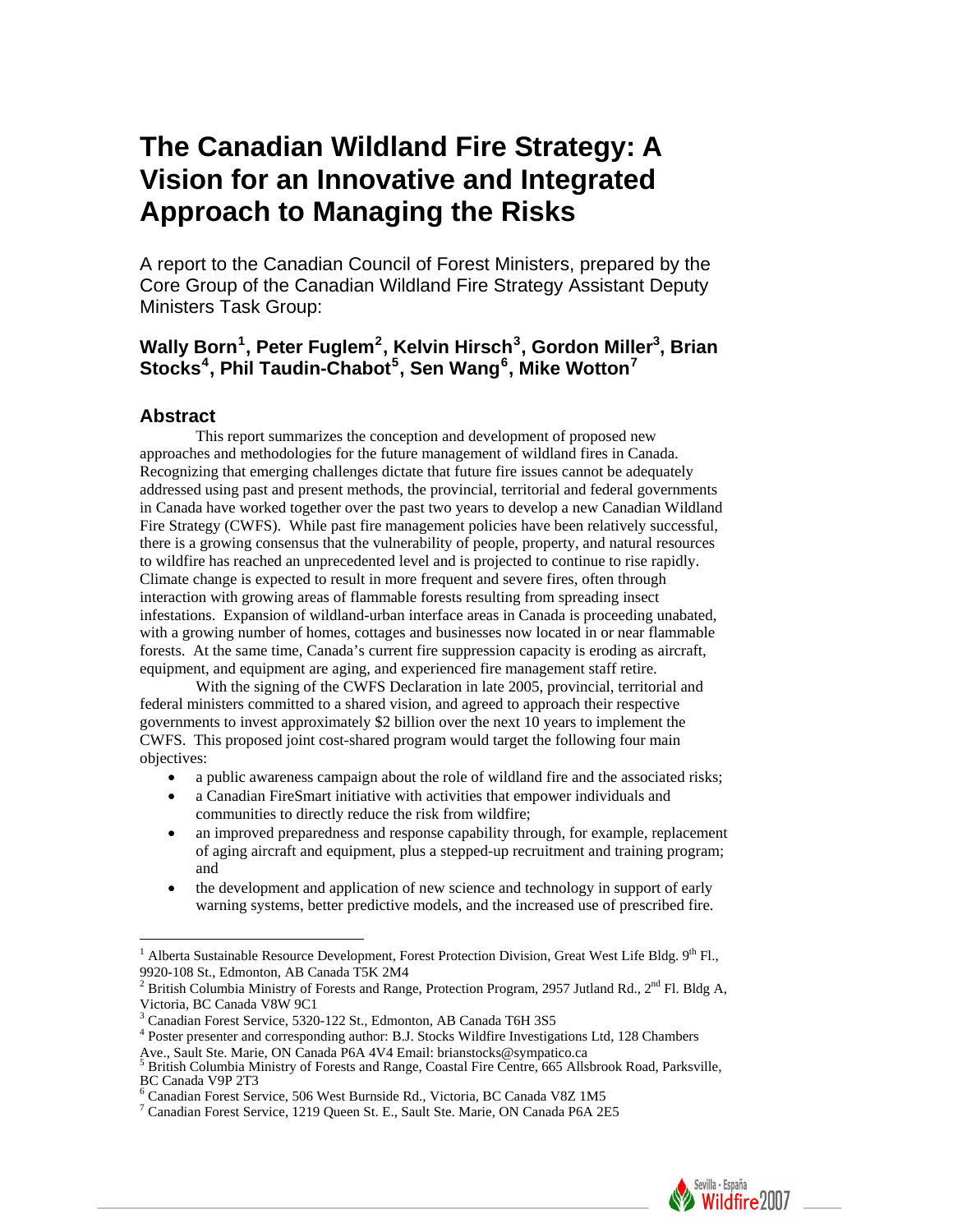#### **Introduction**

Fire is a natural and essential ecological process in most of Canada's forests; however, as was vividly illustrated during the 2003 fire season in western Canada, it can also have undesirable social and economic impacts. Balancing the potential benefits and detriments of wildland fire is a complex and at times daunting task for land, natural resource, and fire managers, but one that is vital to public safety and the sustainable management of forests and wildlands. Therefore, under the direction of the Canadian Council of Forest ministers and in accordance with current jurisdictional mandates, the federal, provincial, and territorial governments within Canada have been co-operating on the establishment of the Canadian Wildland Fire Strategy (CWFS). The CWFS will seek to balance the social, ecological, and economic aspects of wildland fire to deal with both the root causes and the symptoms of current and potential fire management issues. It is designed to facilitate the development and implementation of an innovative approach to wildland fire management in Canada that will:

- foster resilient communities and an empowered public,
- develop healthy and productive forest ecosystems, and
- incorporate modern business practices

This report describes the current state of wildland fire and its management in Canada, a vision for a desired future state, and recommendations on how to initiate the necessary changes over the next 10 years.

## **Wildland Fire Management in Canada**  *The Role of Fire in Canadian Forests*

More than 93% of Canada's 402 million hectares of forests and other wooded land is in the public domain. The vast majority is owned and managed by provincial and territorial governments, with a small proportion (e.g., national parks and First Nations lands) under federal responsibility. The remaining 7% is privately owned.

Although governments continue to search for a balance among preservation of environmental quality, enhancement of economic wealth, and development of social benefits for the well-being of all Canadians, the economic importance of Canadian forests is beyond question. Canada's \$82 billion forest industry directly employs more than 376 000 people and contributes \$33 billion to Canada's gross domestic product. In addition, more than 300 communities depend on the bounty of the forest for their livelihoods. The economic and recreational importance of forests and the need to protect life and property are the primary reasons that Canada has developed some of the world's most sophisticated forest fire management programs, and why forest fire management activities conducted by the provinces, territories, and Parks Canada constitute the most expensive element of forest management in Canada. In an extreme fire season, fire suppression expenditures can reach \$1 billion, with hundreds of millions of dollars of damage to public and private resources.

Fire has played a dominant role in the evolution of Canada's forests since the last Ice Age, about 10 000 years ago. Fire is particularly significant in the vast boreal region, where species such as pine, spruce, birch, and aspen not only have adapted to fire but also rely on high-intensity crown fires for regeneration. Periodic lower-

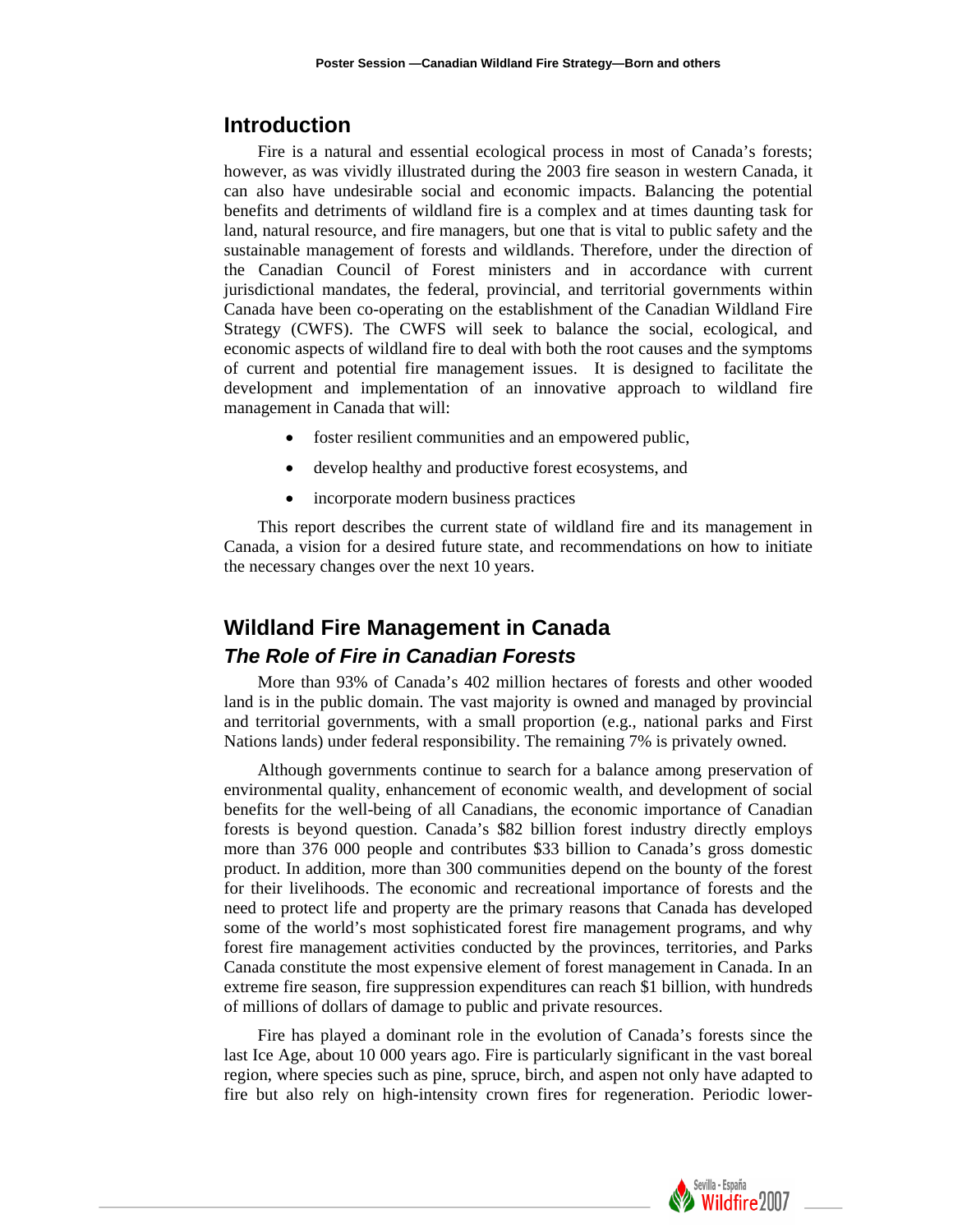intensity fires have historically maintained surface fire regimes in most other forest regions of Canada. Expansion of the forest industry over the past century, in many cases achieved by capitalizing on increased timber supply due to reduced fire activity, has resulted in the forest sector becoming one of the largest contributors to Canada's economy. Reconciling the role of fire in maintaining the ecosystem with the need to protect life, property, and other values at risk is a complex challenge.

## *3Evolution of Canadian Wildland Fire Management in the 20th Century*

Before European settlement of the country, the character of Canada's forests was shaped primarily by natural forces such as fire, insects, disease, wind, and natural regeneration. Early settlers used fire extensively to convert forested areas into farmland, but numerous disastrous wildfires, the adopted European approach to fire exclusion, and an expanding forest industry led to the development of fire control agencies across the country in the early 1900s.

Increased access to and use of Canada's forests for industrial and recreational purposes spawned a rise in both forest fire incidence and fire suppression capabilities. The primary objective of fire agencies was to control all wildfires through early detection and initial attack when the fires were small — the "hit-them-hard, hit-themfast" approach. During the late 1970s and early 1980s, it became apparent in Canada that total fire exclusion was neither economically feasible nor ecologically desirable. There was also an expanded awareness of the important role of natural disturbances in maintaining ecosystem health, productivity, and biodiversity. This awareness fostered a new fire management strategy in which consideration is given to the ecological role of fire, the economics of suppression, and the priority of values at risk. Currently, the wildland–urban interface (WUI) (where structures are adjacent to or intermixed with flammable vegetation) and high-value forest industry and recreational sites receive intense protection, whereas fire is often allowed to behave more naturally in non-commercial areas such as wilderness parks or remote forest areas of limited economic value.

Although Canada shares many characteristics with other countries in the Arctic and north temperate zones, it is unique from the perspective of wildland fire, because of the following characteristics:

- low population density, except for southern Canada
- range of low- to high-value resource areas
- well-developed technological infrastructure
- vast areas, coupled with limited human and financial resources
- long, often roadless, distances to be patrolled and accessed for fire control
- numerous lakes and rivers in the east, fewer lakes and rivers and rugged terrain in the west
- numerous human and natural ignition sources
- boreal forests with a tendency to experience stand-replacing crown fires

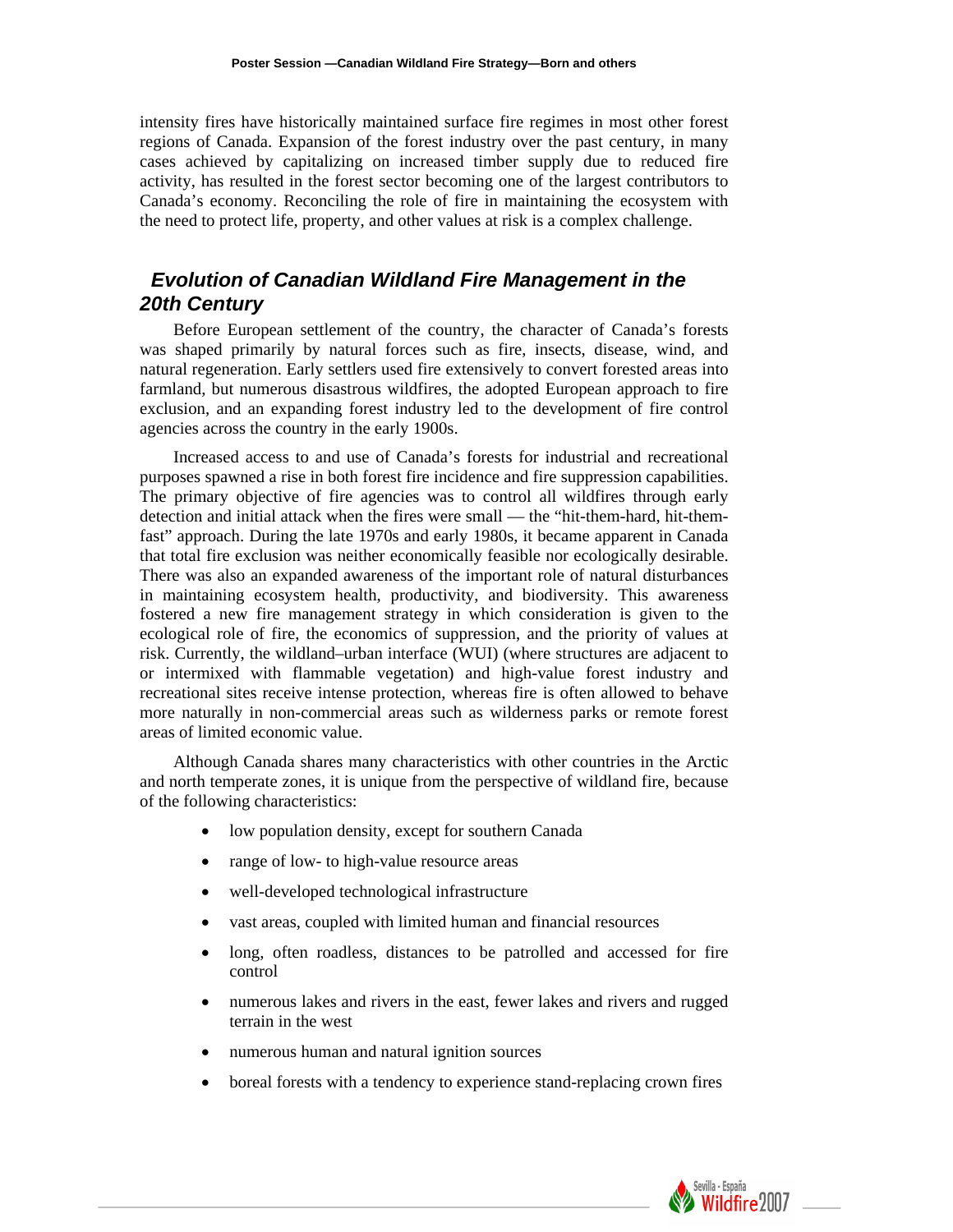• occasional periods of extreme fire weather

In Canada, responsibility for forest and fire management rests with each of the 13 autonomous provinces and territories. The federal government is responsible for fire management in the national parks, where a greater emphasis is placed on the use of prescribed fire. Annual fire suppression costs are rising constantly in Canada and currently average about \$500 million, not including public and industrial losses. Four provinces with large fire management organizations — British Columbia, Alberta, Ontario, and Quebec — generally account for about 80% of total expenditures in Canada.

In 1983, the Canadian Committee of Resource and Environment Ministers created the Canadian Interagency Forest Fire Centre (CIFFC). Located in Winnipeg, this not-for-profit organization is a co-operative of federal, provincial, and territorial member agencies. CIFFC contributions to fire management include coordinating information and resource exchanges, setting national standards for equipment and training, formulating working groups to address common interagency issues, and serving as a contact point for international requests and co-operation. CIFFC's role is vital to helping agencies to efficiently respond to extreme fire events that are beyond their respective internal capacities.

#### *Canadian Wildland Fire Research in the 20th Century*

Fire scientists and operational fire managers in Canada have always worked closely together to develop innovative fire management tools, systems, and techniques. The federal government program, initiated in 1925 and now the mandate of Natural Resources Canada's Canadian Forest Service, represents the country's largest and most continuous commitment to wildland fire research. It is complemented by fire research programs within some provincial and territorial fire management agencies, universities, and other organizations.

Early Canadian fire researchers studied the relationship between weather and forest flammability. These fire danger studies resulted in a national system of fire hazard rating that has evolved over the years and is now part of the Canadian Forest Fire Danger Rating System (CFFDRS). Wildland fire management agencies use the CFFDRS in planning and in operational fire suppression activities, predicting the number and location of fires, organizing detection patrols, and pre-positioning resources in anticipation of fire activity. The CFFDRS is used in Canada (where a federal review determined that at least \$750 million in benefits could be attributed to its use from 1971 to 1982), New Zealand, Portugal, the United Kingdom, Southeast Asia, and parts of the United States, with many other countries assessing its applicability.

Fire suppression research also contributed to the development of fire retardant chemicals and standards for testing the specifications and performance of portable fire pumps and accessories. In the 1960s, federal regional laboratories were set up across Canada to provide continuous contact with provincial forest management agencies and to augment fire research programs at two national institutes (which have since closed). Substantial fire research activities have continued at these centres in the areas of fire danger rating, prediction of fire occurrence and behaviour, fire growth modelling, fire ecology, fire suppression technology, and computerized fire management systems.

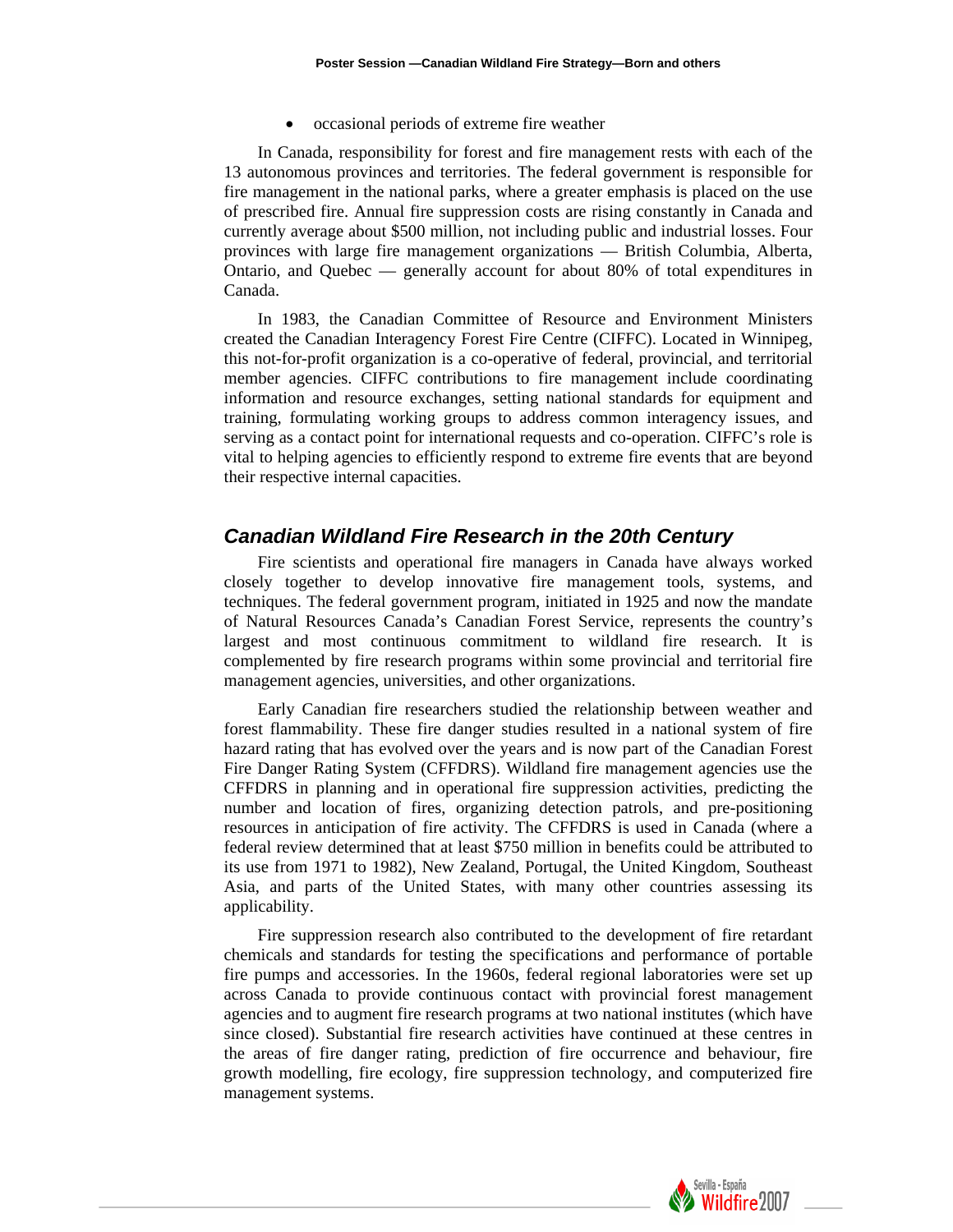The federal fire research program continues to evolve and is part of collaborative, cross-disciplinary initiatives addressing emerging issues such as climate change impacts, carbon budgets, socio-economic impacts of fire, and application of advanced technologies. Universities have taken an increasingly active role in fire research, especially related to forest ecology and biodiversity, while provinces, territories, and operational research organizations are addressing relevant fire suppression questions.

#### *Extent and Impact of Wildland Fires in Canada*

On average since 1980, 8 600 wildfires have burned 2.5 million hectares each year (fig. 1). The area burned by wildland fires fluctuates greatly, from under 0.3 million hectares to more than 7.5 million hectares in extreme years, and there have been increases in reported area burned over the past three decades. Lightning is responsible for an average of 35% of Canadian fires, yet these fires account for 85% of the total area burned, since they often occur in large numbers over wide areas, a situation that presents access problems not usually associated with human-caused fires. Although these statistics apply to Canada as a whole, in some regions of the country almost all fires are caused by people. Canada's wildland fire suppression systems are largely successful, and the vast majority of fires (about 97%) are contained at less than 200 hectares. However, the approximately 3% of fires exceeding 200 hectares account for 95% to 98% of the total area burned (fig. 2). Canada's initial-attack success is similar to that in the United States and Australia, which also have sophisticated fire suppression programs. Fires in excess of 100 000 hectares are not uncommon in Canada, and fires exceeding 1 million hectares have been recorded, most of them occurring in the remote "modified suppression" zones, primarily in the northern regions of western and central Canada.

In the past decade, as development has expanded into flammable landscapes, wildland fires have had a growing impact on communities and homeowners. Wildland fires consistently threaten Canadians, with an average of more than 20 communities and about 70 000 people affected annually. In addition to the direct threat to people and property, exposure to wildfire smoke often causes health concerns. The threat of wildfire in the WUI was graphically illustrated in the summer of 2003 when widespread extreme fire danger conditions and multiple ignitions in western Canada overwhelmed initial attack capabilities. In British Columbia alone, 334 homes and 10 businesses were destroyed, more than 45 000 people were evacuated, and the total economic impact on the province was measured in the hundreds of millions of dollars. This was one of several fire events that attracted significant public, media, and political attention in 2003 and that served as a major catalyst to develop a new vision for wildland fire management for Canada.

## **The Changing Context**

Since the 1980s, the complexity of wildland fire management has increased rapidly as a result of many social, economic, political, and ecological factors. First, there was a shift in resource management philosophy toward sustainable development, which introduced an integrated web of multiple and at times conflicting social, economic, and ecological demands that wildland fire management policies and activities have had to attempt to reconcile. In particular, this new philosophy

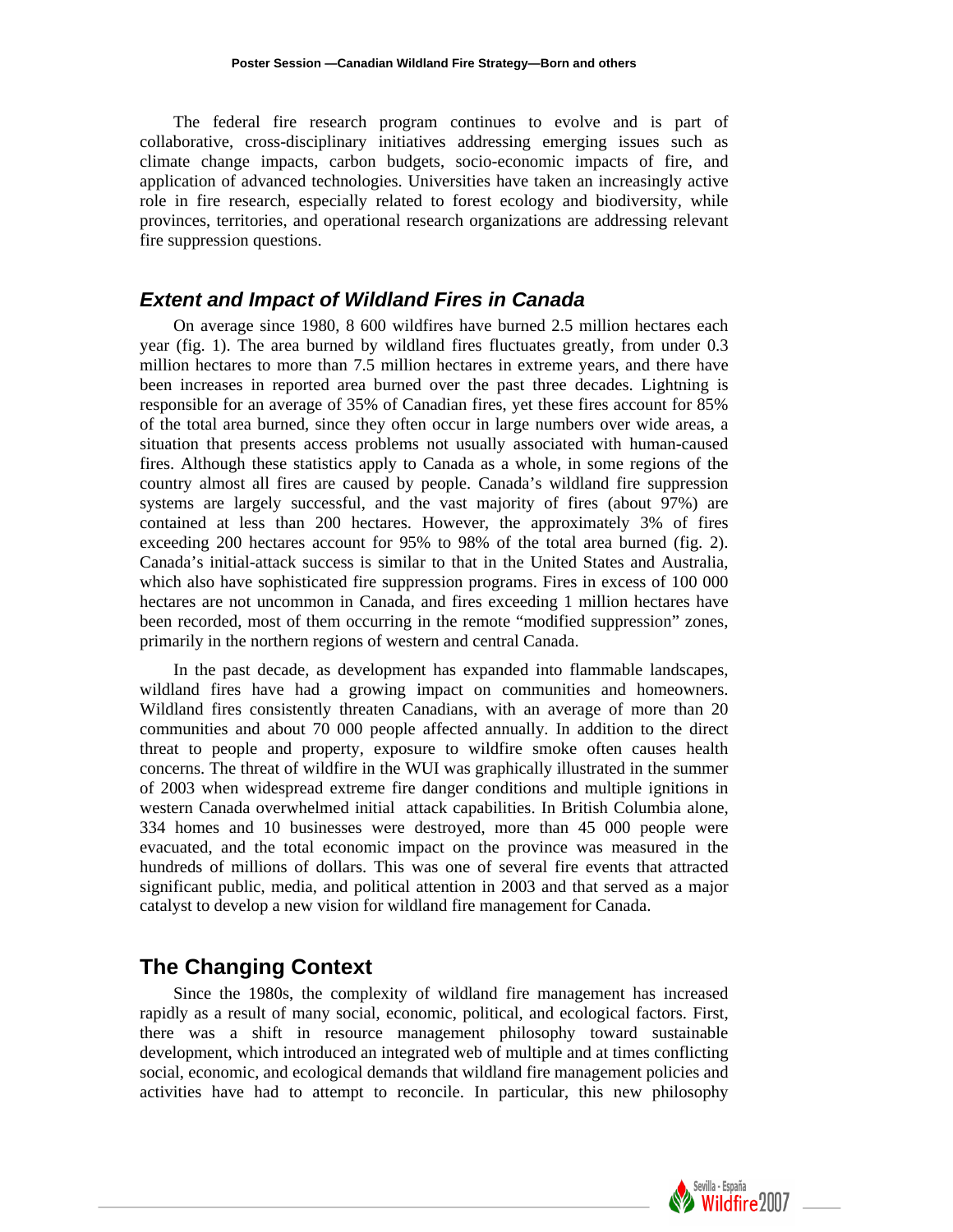

**Figure 1**—Area burned and wildfire occurrence statistics for Canada.

acknowledges the dynamic nature of forest ecosystems and the need to manage for the good of both present and future generations.

Second, the globalization of the forest industry is affecting Canada's market share, moving the industry toward greater consolidation as it tries to remain competitive. The pressure for a secure wood supply is perpetuating the demand for fire exclusion, even where it is not physically or economically possible, let alone ecologically desirable. Third, more people are living in the WUI. Throughout the country, especially in Ontario and Quebec, the sale of recreational properties is booming, and in parts of western Canada there is rapid growth in the number of permanent and seasonal residences being built in or near the forest. In addition, Aboriginal communities, 80% of which are forest-based, are growing rapidly. Unfortunately, most newcomers to forest living have little or no awareness of the role of wildland fire and its potential dangers. The situation is akin to living next to the ocean and being unaware of the tides.

A fourth factor is the information explosion. The Internet and 24-hour news channels tend to feature the sensational, negative side of wildland fires, with little recognition of their ecological benefits. The access to and desire for information places new demands on politicians and practitioners, who may have limited experience in media and public relations; however, it also provides a significant opportunity to bring complex issues to the public's attention.

## **Emerging Issues, Challenges, and Risks**

Public values and attitudes concerning the forest and its management are constantly changing. Current approaches to solving forest-related issues need to be adapted and upgraded to meet the needs of tomorrow. Any strategy for the wise use of the forests must solve current challenges while providing a living legacy for generations yet to come.

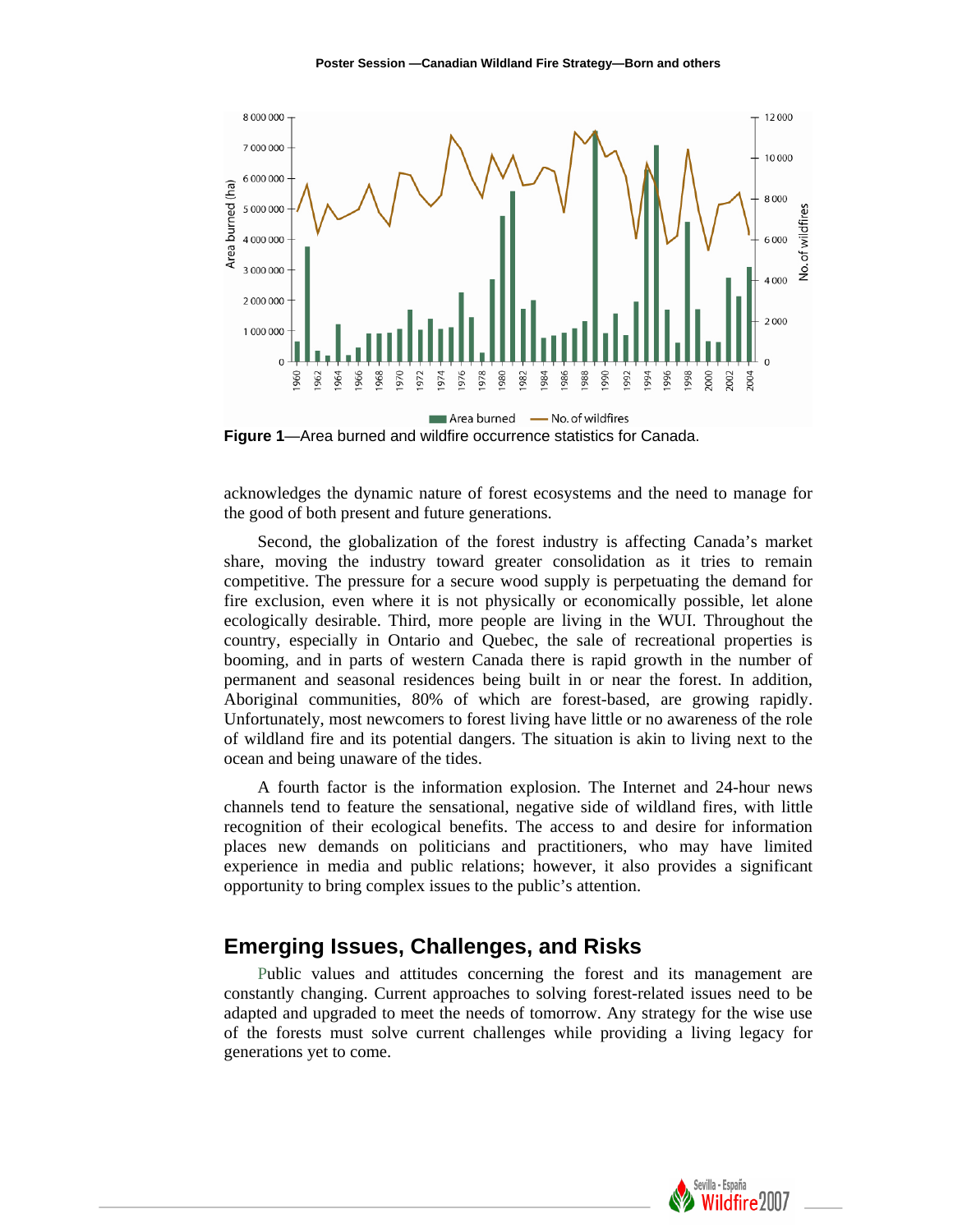

**Figure 2***—*Wildfires with area greater than 200 hectares in Canada.

## *Managing Public Risk and Expectations in the Wildland– Urban Interface*

Many homeowners and local governments have inadequate knowledge of the risks of wildland fire and associated management strategies. For example, few new communities have building codes requiring that homes be resistant to wildland fire or requirements for management of forest fuel. Hazard-mitigation programs are being initiated on a limited scale by a number of provincial, territorial, and municipal agencies, but in the absence of pan-Canadian technical standards. Also, forest-based communities in Canada require protection not only from the direct threat of fire but also from the indirect impacts that threaten the resource that sustains these communities (fig. 3).

#### *Forests under Stress*

The attempted exclusion of fire in some regions of Canada has led to a shift to older forests. This shift could lead to significant changes in wildfire potential, with fires of higher intensity resulting from changes in fuel structure and quantity. Changing forest conditions can also encourage infestations of insects, such as the mountain pine beetle and spruce budworm, which could lead to large fires fuelled by excessive dead woody material.

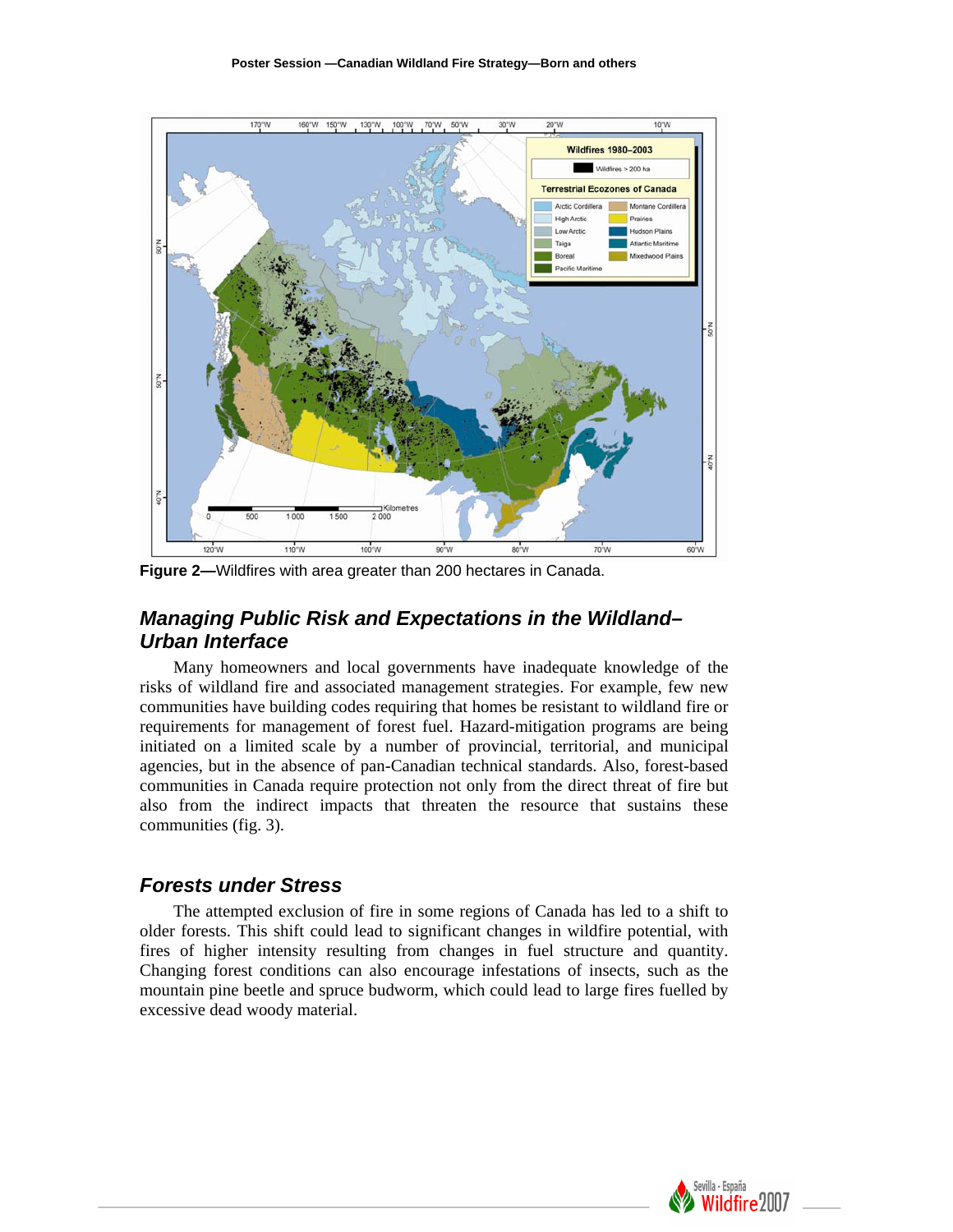

**Figure 3***—*Wildfire evacuations for public safety in Canada*.* 

#### *Competition for the Forest Land Base*

In many regions of Canada, most of the economically accessible, merchantable forest area has been designated for commercial harvest, for other competing land uses (such as other natural resources and non-timber forest products), or for protection (e.g., parks or wilderness). There is also significant pressure for more forest areas to be set aside for such uses as recreational activities and conservation of biodiversity. In addition, Aboriginal groups are seeking expanded access to forest lands for traditional pursuits. All of these factors have eliminated the buffer stocks that have historically been available to forest and land managers to off set major losses to wildland fire.

#### *Public Expectations in Resource Management*

The public and various stakeholders are becoming increasingly involved in resource management decisions, but they typically consider the protection of their values a government responsibility. Wildland fire management has become an issue for local, provincial, territorial, and federal governments, which must together effectively engage all constituents and stakeholders to share and manage risks.

#### *Climate Change*

Climate change research indicates that the incidence and severity of wildfires will greatly increase over the next century (by one estimate, the area burned annually in Canada could double by 2040), which will make sustainable forest management as it is currently practised particularly difficult. There will be extreme pressure on

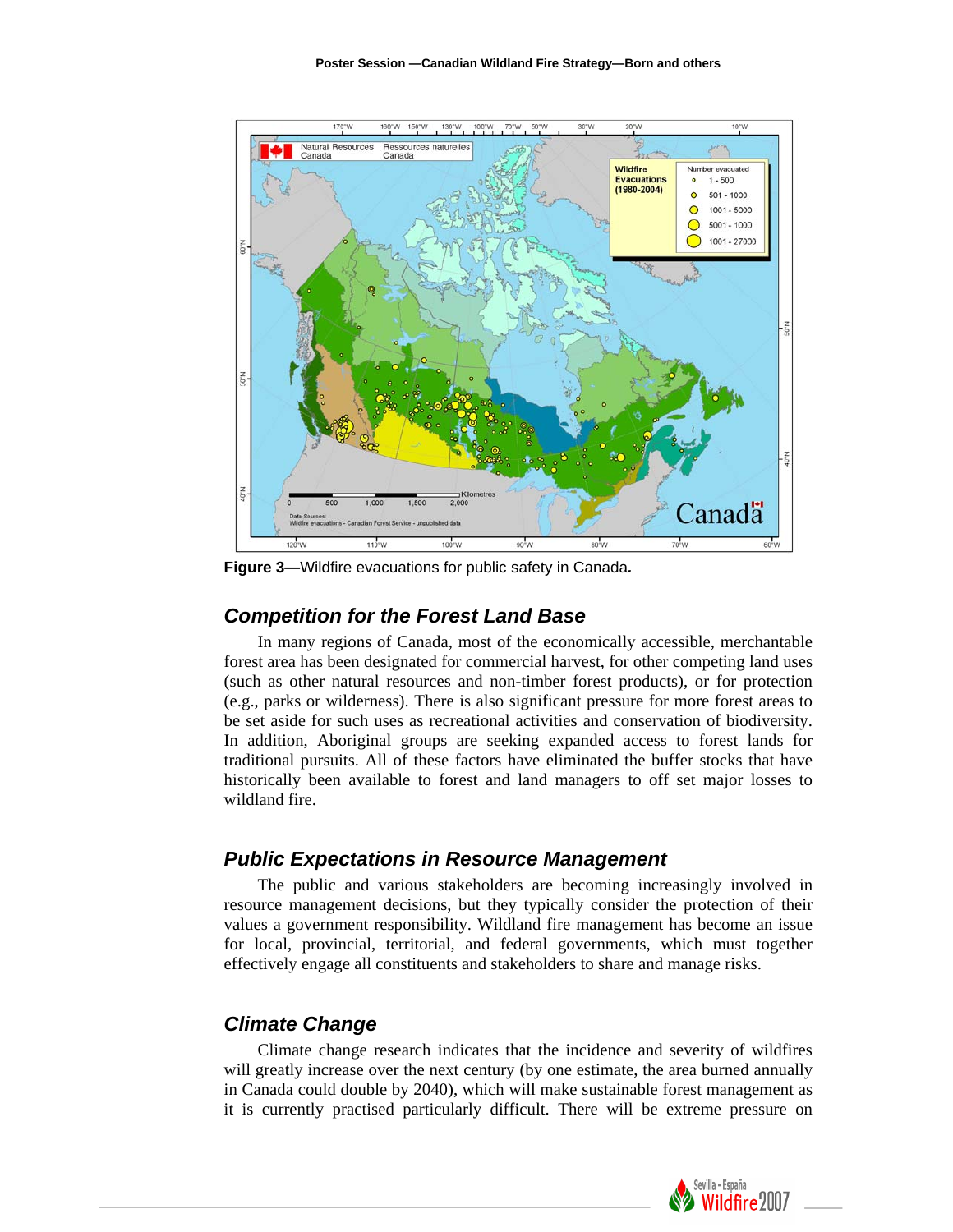Canadian wildland fire management agencies, because today's fire suppression practices will not be as successful and current performance objectives may not be attainable under a warmer and drier climate. Such pressure will have a direct effect on wood supply and the competitiveness of the forest industry and will in turn affect forest-dependent communities. Warmer, drier conditions could mean more frequent fires, a shift toward younger forests, and a decrease in carbon storage. Increased carbon emissions through more severe forest fires and increased vulnerability of carbon-rich peatlands to future burning under drier conditions may affect Canada's commitment to carbon sequestration and emissions reductions under the Kyoto Protocol.

#### *Infrastructure of Forest Fire Management*

The ability to manage wildland fire in Canada becomes more limited with incre ases in fire incidence and values needing protection. The effectiveness of suppression as practised today is near its physical limit; therefore, future gains achieved with current approaches will be smaller and costlier than in the past. Current suppression capacity is eroding as aircraft, facilities, and equipment age, while fire management costs are on the rise and fire management agencies frequently experience government constraints on their fixed budgets. Equally challenging are the current demographic characteristics of fire management personnel in Canada, with well-trained and experienced staff retiring and a limited ability to recruit adequate replacements in a competitive marketplace.

## **Desired Future State**

The CWFS is intended as a catalyst to help all Canadians understand and man age the presence of fire on the landscape. It will facilitate the setting and implementation of policies that are integrated and accounted for within comprehensive forest and land management plans seeking to balance the social, ecological, and economic aspects of sustainable forest management (fig. 4).

#### *Resilient Communities and an Empowered Public*

Canadians will become knowledgeable about the role of wildland fire on the fores t landscape, its characteristics, the capabilities of fire suppression, and the potential impact of fire on ecosystems, communities, and individual homes. Responsibility for the development of resilient communities and for empowerment of the public is shared among individuals, communities, industries, and governments through a comprehensive set of actions in accordance with a risk management framework (i.e., mitigation, preparedness, response, and recovery).

#### *Healthy and Productive Forest Ecosystems*

Fire exclusion policies, heavily influenced by the European views of the past, will give way to an era of well-conceived wildland fire management in which policies reflect an understanding and acceptance of fire as maintaining Canada's healthy and diverse ecosystems. Adaptive management will maintain or enhance the ecological integrity and productivity of forest ecosystems while protecting the

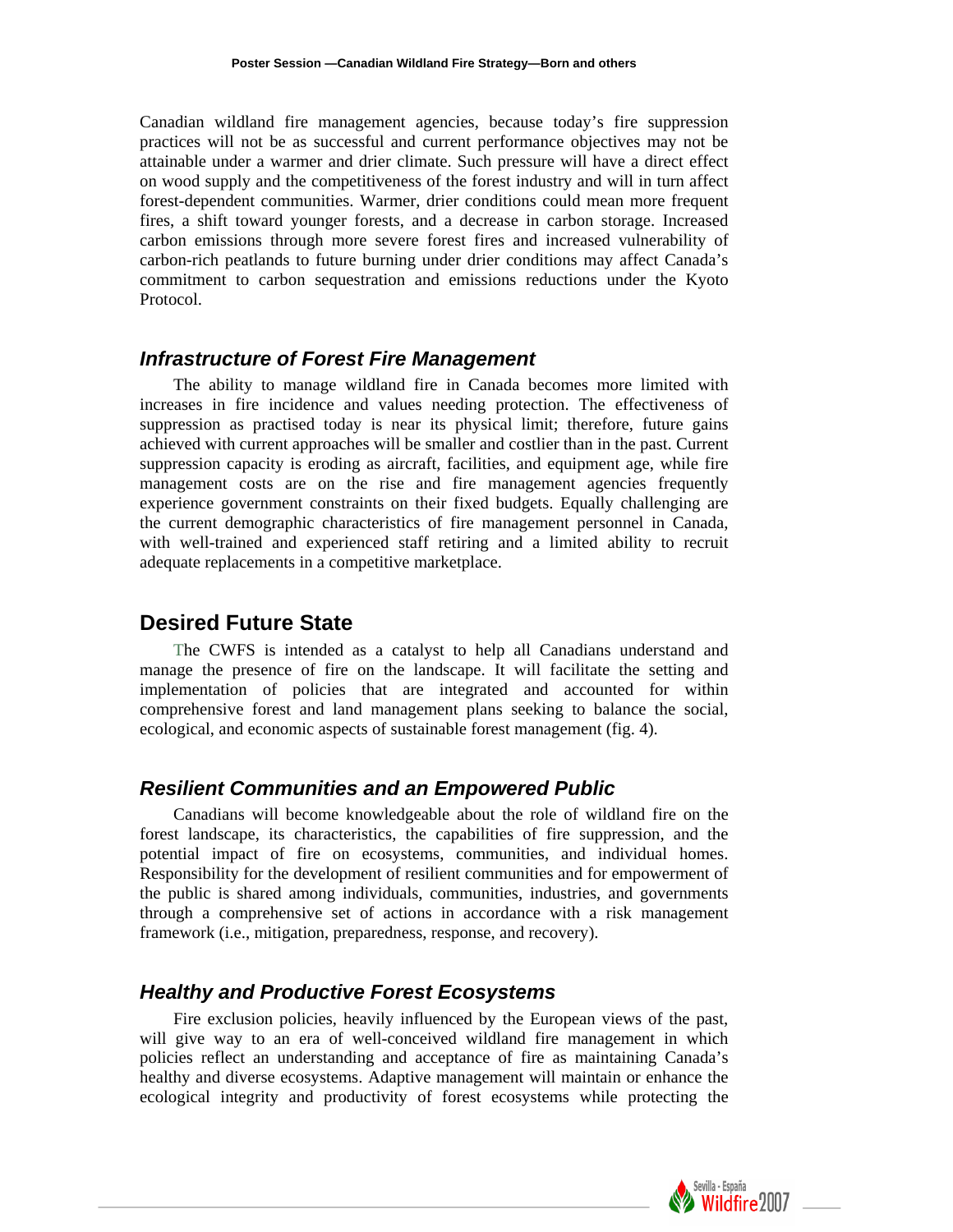material values of society. When large, uncontrollable wildfires occur, more emphasis will be placed on the protection of point values (such as homes, key watersheds, and critical stands of timber) and less on high-cost, low-probability fire control techniques. The effectiveness of fire suppression will increase when it is used in combination with proactive mitigation strategies such as fuels management.

#### *Modern Business Practices*

Wildland fire management agencies will be adaptable, continually upgrading their policies and practices to ensure public safety and security while facilitating the process of fire as a regenerator of healthy forests. All stakeholders will share expertise and resources in a culture of continuous improvement founded on the principles of risk analysis, risk management, and science and technology. Such sharing will be facilitated through effective partnerships and innovative institutional arrangements and will lead to an economically efficient process for continuous improvement, development of innovative policies, and maintenance of Canada's state-of-the-art wildland fire preparedness and response capability (in terms of both people and equipment).

#### **Moving Forward**

A new approach to wildland fire management in Canada will require changes in the a ttitudes and actions of individuals, stakeholder groups, the private sector, and governments. The underlying tenet is that managing the risks from wildland fire is a shared responsibility needing integrated and co-operative actions. Two specific elements have been identified as prerequisites for moving wildland fire management from its current state to the desired future state, namely, a common set of principles that provincial, territorial, and federal governments will strive to achieve and a comprehensive set of strategic objectives that organizations will commit to



**Figure 4**—Strategic objectives to facilitate the transition from the current state to the desired future state.  $S&T =$  science and technology.

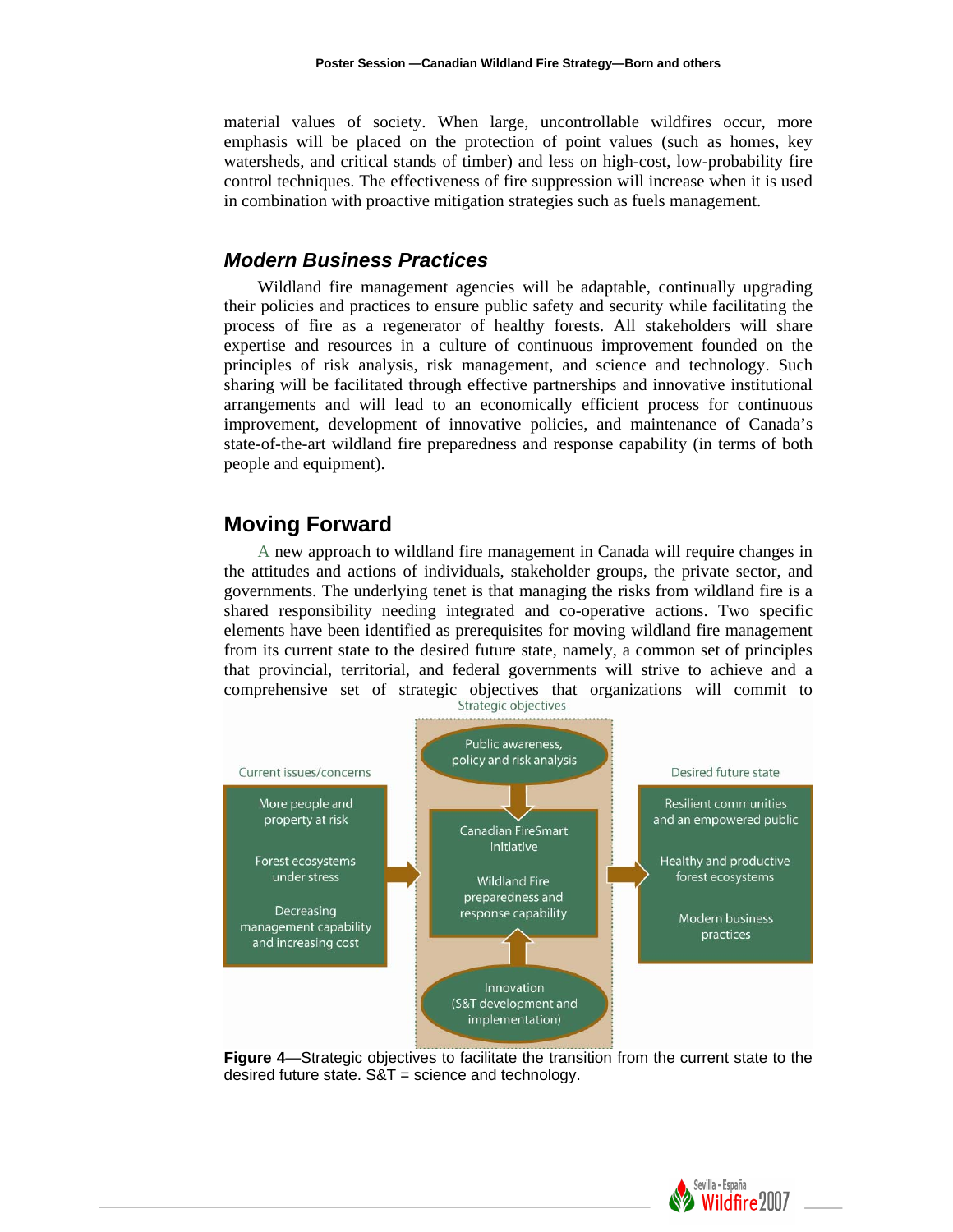implementing through independent, collective, and/or bilateral activities. The latter element will require significant financial resources (likely in excess of \$1 billion over the next 10 years), but these investments will accelerate the ability to enhance wildland fire management polices and practices.

### *Principles of Wildland Fire Management in Canada*

To move forward, federal, provincial, and territorial governments must agree on the f ollowing principles:

- Public safety including the safety of firefighters is paramount.
- Fire is an essential ecological process that contributes to the productivity, health, and biodiversity of the forests.
- Unwanted wildland fires can have a negative impact on public safety (including threats to security, health, and life), property, resources (including timber), services (including recreation and tourism), and nonmarket values.
- The responsibility for reducing risk from wildland fire is shared among individuals, communities, the private sector, and governments, according to jurisdiction and mandate.
- Wildland fire management, including the use of fire as a land management tool, is an integral component of land and resource management.
- Comprehensive risk management approaches, including an appropriate mix of mitigation, preparedness, response, and recovery, are required to manage wildland fire.
- Interagency and intergovernmental co-operation and common technical standards, shared across Canada, improve the efficiency and effectiveness of wildland fire management.
- Innovation and evaluation are essential to ensuring the continuous improvement of wildland fire management policies and practices across Canada.
- Governments and the private sector have responsibility for forest fire management on their respective lands, which the CWFS will respect.
- The Strategy will also respect, through collective and/or bilateral agreements, governments' jurisdictions and their policies, laws, regulations, and implementation needs.

## *Strategic Objectives*

To achieve the desired future state, four strategic objectives have been identified as essential. Two of these are fundamental enablers of change: public awareness, policy, and risk analysis; and innovation. The other two, a Canadian FireSmart initiative and an enhanced wildland fire preparedness and response capability, will foster immediate action on the most urgent issues and concerns. For each objective, a suite of activities will contribute to the mission of developing resilient communities

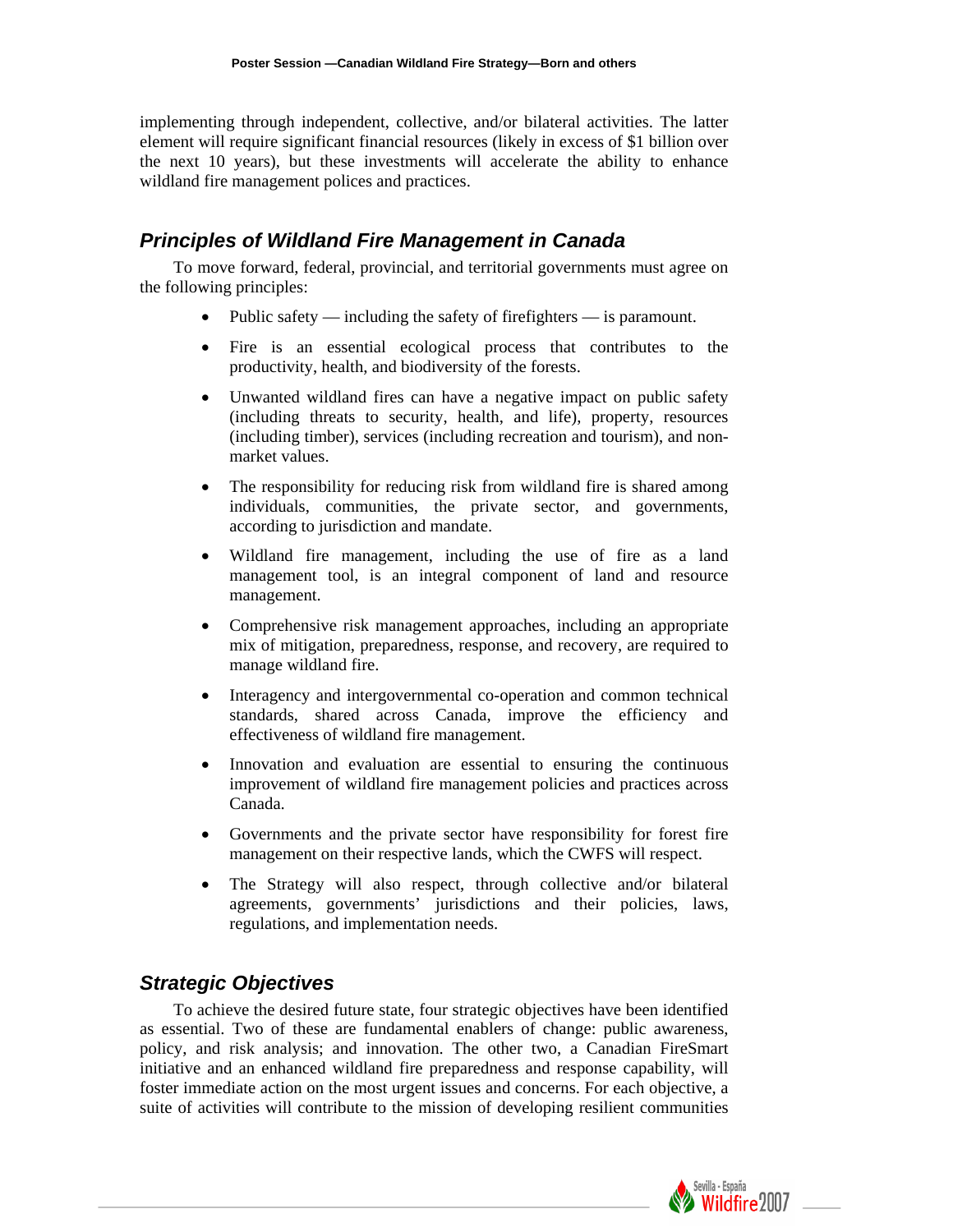and an empowered public, healthy and productive forest ecosystems, and modern business practices.

Specifically, the CWFS implementation plan will include an adapted set of actions, initiatives, or programs developed through collective and/or bilateral agre ements among governments. The following actions or initiatives are examples that could contribute to this mission.

#### **Resilient communities and an empowered public**

- Inform and engage the public through wildland fire awareness and information initiatives and communicate the appropriate response concept to professionals, politicians, and the public.
- policies clearly defining the risks, roles, and responsibilities of all Share responsibility through development of integrated government constituencies (individuals, communities, industries, and governments).
- Minimize the risk to public safety and property by developing and implementing a Canadian FireSmart initiative with distinct components addressing mitigation, preparedness, response, and recovery.
- Initiate a directed and integrated program of physical and social science research and technology transfer on WUI issues.

#### **Healthy and productive forest ecosystems**

- Integrate land, forest, and fire management policies and practices such that fire management policies and actions are derived from explicit land and forest management objectives. In addition, ensure that land and forest management policies consider the biological, ecological, and physical characteristics of wildland fire.
- appropriate means, including prescribed fire, with the goal of Reintroduce and/or maintain fire on parts of the landscape by maximizing biodiversity, ecological integrity, and productivity in firedependent ecosystems.

#### **Modern business practices**

- Maintain an economically efficient and world-class wildland fire preparedness and response capability through long-term replacement of deteriorating equipment and infrastructure, implement Canadian training standards, and recruit and train personnel at universities and community colleges.
- for reducing interannual variability of wildland fire management Build effective partnerships and innovative institutional arrangements expenditures through the development and use of a Canadian interagency operational preparedness system, and foster effective communication and adaptive management through Canada-wide workshops and information-sharing sessions.